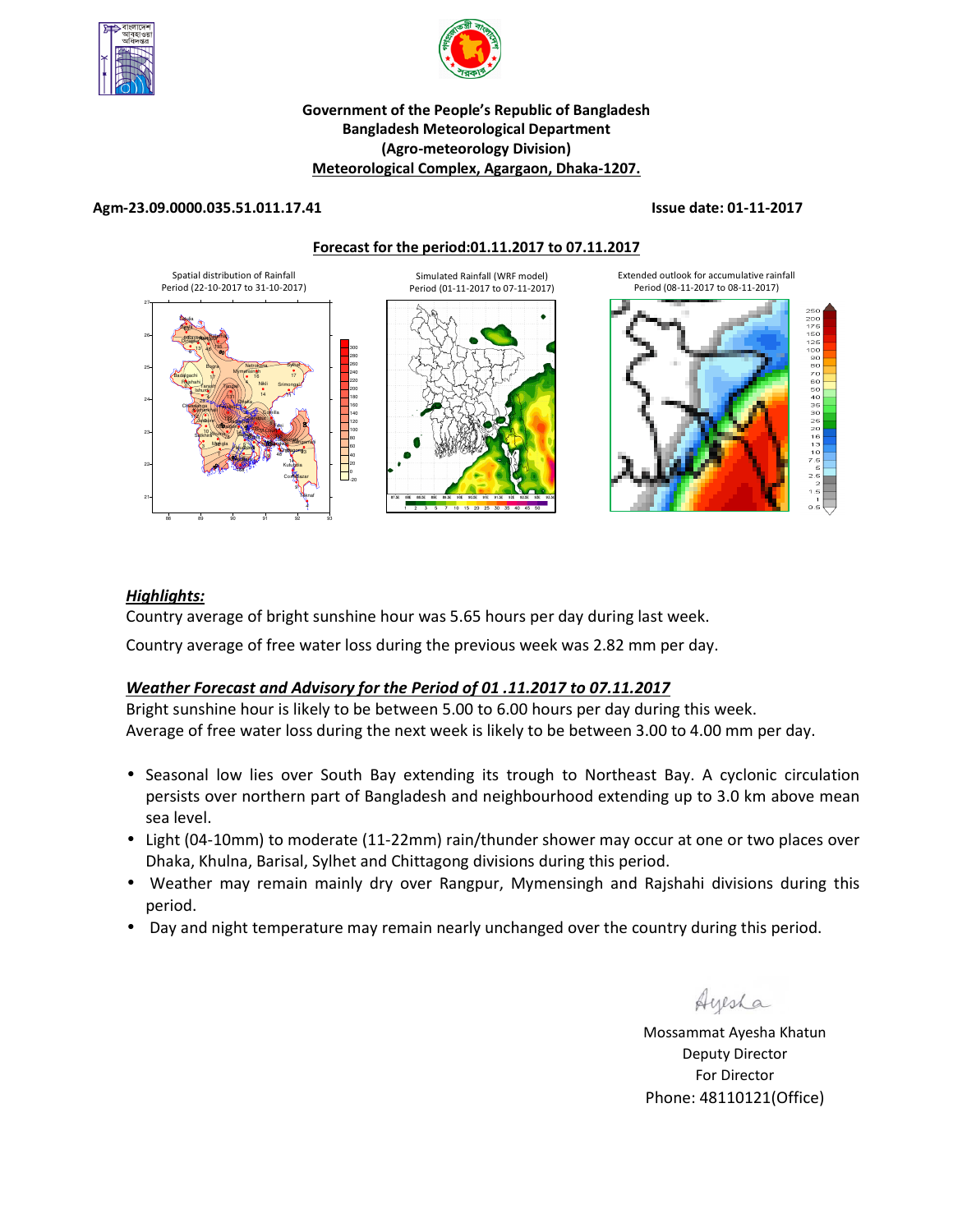#### *Short Weather description; Period: 22.10.2017 to 31.10.2017*

| <b>Divisions</b> | Maximum                 |  |                           |  |              | Highest maximum               |      |        |                     | Minimum                 | Lowest minimum   |                      |  |
|------------------|-------------------------|--|---------------------------|--|--------------|-------------------------------|------|--------|---------------------|-------------------------|------------------|----------------------|--|
|                  |                         |  | temperature               |  |              | temperature in <sup>o</sup> C |      |        |                     | temperature             | temperature in C |                      |  |
|                  | range in <sup>o</sup> C |  |                           |  |              |                               |      |        |                     | Range in <sup>o</sup> C |                  |                      |  |
| <b>Dhaka</b>     | 23.7                    |  | $-33.2$ <sup>o</sup> C    |  |              | Tangail                       | 33.2 | °c     | 18.2                | 25.2 $^{\circ}$ C       | Maderipur        | $^{\circ}$ c<br>18.2 |  |
| Mymensingh 24.0  |                         |  | $-31.4\text{ }^{\circ}$ C |  |              | Mymensingh                    | 31.4 |        | $^{\circ}$ C 18.5   | 24.2 $^{\circ}$ C       | Netrokona        | $18.5\text{ °C}$     |  |
| Chittagong       | 20.0                    |  | $-33.0$                   |  | $^{\circ}$ c | Cox's bazar                   | 33.0 |        | $\overline{C}$ 18.0 | 26.5 $^{\circ}$ C       | chandpur         | $^{\circ}$ c<br>18.0 |  |
| Sylhet           | 22.8                    |  | $-32.0$                   |  | $^{\circ}$ c | Srimongal                     | 32.0 |        | $^{\circ}$ C 16.3   | 23.0 <sup>o</sup> C     | Srimongal        | 16.3 <sup>o</sup> C  |  |
| Rajshahi         | $27.0 -$                |  | 32.8                      |  | $^0$ C       | <b>Ishurdi</b>                | 32.8 |        | $^{\circ}$ C 18.0   | 30.5 $^{\circ}$ C       | B. Gachhi        | $^{\circ}$ c<br>18.0 |  |
| Rangpur          | 24.5                    |  | $-31.7 °C$                |  |              | Dinajpur                      | 31.7 | °c     | 18.1                | 23.8 $^{\circ}$ C       | Dimla            | 18.1 <sup>o</sup> C  |  |
| Khulna           | 23.8                    |  | $-34.2\degree$ C          |  |              | Jessore                       | 34.2 | $^0$ C | 18.8                | 25.0 °C                 | Khulna           | $18.8\text{ °C}$     |  |
| <b>Barisal</b>   | 21.8                    |  | $-33.2$                   |  | $^{\circ}$ c | <b>Barisal</b>                | 33.2 | $^0$ C | 18.3                | 24.6 <sup>o</sup> C     | <b>Barisal</b>   | $^{\circ}$ c<br>18.3 |  |

## *Maximum And Minimum Temperature (Range and Extreme)*

| Name of the<br><b>Divisions</b> | Name of the<br><b>Stations</b> | Total<br>Rainfall | Normal<br>Rainfall      | Deviation<br>in %   | Total<br>Rainy | Average<br>M a x | Average<br>M in | Average<br>Max. | Average<br>Normal | Average Average<br>M in. |                 |
|---------------------------------|--------------------------------|-------------------|-------------------------|---------------------|----------------|------------------|-----------------|-----------------|-------------------|--------------------------|-----------------|
|                                 |                                | in (mm)           | in $(mm)$               |                     | days           | Humidity         | Humidity        | temp in °C      | M ax.             | temp in                  | Normal          |
|                                 |                                |                   |                         |                     |                | in %             | in %            |                 | temp in<br>°C     | ۰c                       | Min.<br>temp in |
| <b>Dhaka</b>                    | <b>Dhaka</b>                   | 002               | 34                      | $-94$               | 03             | 096              | 055             | 30.20           | 31.2              | 22.3                     | 22.3            |
|                                 | Faridpur                       | 199               | 32                      | 522                 | 04             | 097              | 063             | 29.90           | 30.9              | 22.4                     | 22.4            |
|                                 | Madaripur                      | 014               | 31                      | $-55$               | 02             | xx               | $\star\star$    | $\star\star$    | 31.4              | xx                       | 22.1            |
|                                 | Nikli                          | 014               | żś                      | xxx                 | 02             | 095              | 070             | 029             |                   | 023                      |                 |
|                                 | Tangail                        | 131               | 46                      | 184                 | 01             | 095              | 061             | 31.80           | 30.9              | 21.9                     | 21.7            |
|                                 | Gopalgonj                      | 078               | ź,                      | xx                  | 03             | 097              | 065             | 29.10           | وچ                | 022                      | $\star\star$    |
| Mymensingh                      | Mymensingh                     | 004               | $\overline{22}$         | $-82$               | 02             | 097              | 066             | 29.80           | 30.9              | 022                      | 21.3            |
|                                 | Netrokona                      | 016               | $^{\star}$              | xxx                 | 02             | 097              | 065             | 29.30           | ż1                | 21.2                     | $\star\star$    |
| Chittagong                      | Chittagong                     | 014               | 33                      | $-58$               | 03             | xx               | **              | **              | 31.1              | ±±                       | 22.8            |
|                                 | Sitakunda                      | 037               | 25                      | iii                 | 02             | xx               | $\star\star$    | $\star\star$    | 31.7              | xx                       | 22.3            |
|                                 | Rangamati                      | 023               | 35                      | $-34$               | 03             | ±±               | $\star\star$    | $\star\star$    | 31.1              | **                       | 22.4            |
|                                 | Cox'sBazar                     | 009               | 66                      | $-86$               | 01             | 095              | 062             | 30.20           | 31.7              | 23.5                     | 23.7            |
|                                 | Teknaf                         | 004               | 49                      | $-92$               | 02             | xx               | $\star\star$    | **              | 31.3              | xx                       | 23.3            |
|                                 | Hatiya                         | 009               | 33                      | $-73$               | 01             | xx               | xx              | **              | 30.5              | ±±                       | 23.1            |
|                                 | Sandw ip                       | 048               | 36                      | 33                  | 03             | **               | $\star\star$    | $\star\star$    | 30.6              | **                       | 22.9            |
|                                 | Kutubdia                       | 004               | 35                      | $-89$               | 03             | xx               | $\star\star$    | $^{\star\star}$ | 30.9              | **                       | 23.3            |
|                                 | Feni                           | 333               | 31                      | 974                 | 03             | 098              | 065             | 28.80           | 30.9              | 21.5                     | 21.5            |
|                                 | M.Court                        | 155               | 57                      | 172                 | 03             | 097              | 065             | 29.50           | 30.5              | 22.8                     | 22.9            |
|                                 | Chandpur                       | 220               | 25                      | 780                 | 04             | 095              | 067             | 29.40           | 30.7              | 21.2                     | 22.5            |
|                                 | Comilla                        | 005               | 32                      | $-84$               | 01             | 095              | 067             | 029             | 30.9              | 022                      | 21.8            |
| <b>Sylhet</b>                   | Sylhet                         | 017               | 40                      | $-58$               | 03             | 095              | 064             | 30.00           | 30.9              | 021                      | 21.3            |
|                                 | Srimongal                      | 011               | 31                      | $-65$               | 03             | xx               | $\star\star$    | xx              | 30.8              | ÷÷                       | 20.0            |
| Rajshahi                        | Rajshahi                       | 000               | 16                      | $-100$              | 00             | 099              | 054             | 30.50           | 30.8              | 21.6                     | 21.0            |
|                                 | Bogra                          | 017               | 27                      | $-37$               | 02             | 097              | 057             | 30.20           | 31.5              | 022                      | 21.4            |
|                                 | Ishurdi                        | 023               | 25                      | -9                  | 01             | 098              | 049             | 30.60           | 30.9              | 022                      | 21.0            |
|                                 | Badalgachi                     | 000               | ÷.                      | xx                  | 00             | 100              | 062             | 29.10           | 21                | 20.9                     | $\star\star$    |
|                                 | Tarash                         | 004               | żí                      | $\frac{1}{2}$       | 02             | 099              | 058             | 28.80           | ź,                | 22.2                     |                 |
| Rangpur                         | Rangpur                        | 048               | 11                      | 333                 | 03             | 096              | 064             | 29.50           | 29.9              | 21.4                     | 20.5            |
|                                 | Dinajpur                       | 006               | 13                      | $-54$               | 03             | 098              | 055             | 29.60           | 30.6              | 021                      | 20.1            |
|                                 | Sayedpur                       | 013               |                         | $\star \star \star$ | 02             | 096              | 067             | 029             | żś                | 021                      |                 |
|                                 | Rajarhat                       | 135               | ÷,                      | $\frac{1}{2}$       | 03             | 098              | 080             | 28.20           | żł                | 21.2                     | $\star\star$    |
|                                 | Tetulia                        | 063               | żś                      | $\pm \pm \pm$       | 04             | 098              | 066             | **              | żź                | ÷÷                       |                 |
|                                 | Dimla                          | 060               |                         | iii                 | 05             | 096              | 068             | 028             | Ħ                 | 021                      |                 |
| Khulna                          | Khulna                         | 012               | 36                      | $-67$               | 02             | ±±               | $^{\star\star}$ | $^{\star\star}$ | 31.2              | **                       | 22.4            |
|                                 | Mongla                         | Τ                 | ÷,                      | xx                  | 02             | xx               | $\star\star$    | $\star\star$    |                   | $\star\star$             | ×               |
|                                 | Jessore                        | 010               | 28                      | $-64$               | 01             | ŧż               | $\star\star$    | $\star\star$    | 31.6              | ±±                       | 21.1            |
|                                 | Chuadanga                      | 112               | 39                      | 187                 | 02             | 097              | 063             | 30.90           | 31.2              | 22.0                     | 21.5            |
|                                 | Satkhira                       | 003               | $\overline{\mathbf{c}}$ | 50                  | 02             | 098              | 041             | 29.70           | 31.5              | 23.0                     | 21.5            |
|                                 | Kumarkhali                     | 000               | ÷                       | $\frac{1}{111}$     | $00\,$         | 088              | 089             | 30.10           |                   | 022                      |                 |
| <b>Barisal</b>                  | Barisal                        | 002               | 47                      | $-96$               | 02             | 100              | 061             | 30.30           | 31.2              | 21.9                     | 22.0            |
|                                 | Bhola                          | 009               | 33                      | $-73$               | 02             | xx               | $\overline{1}$  | $\star\star$    | 31.1              | xx                       | 22.3            |
|                                 | Patuakhali                     | 008               | 50                      | $-83$               | 02             | 100              | 070             | 29.90           | 30.8              | 022                      | 22.8            |
|                                 | Khepupara                      | 168               | 63                      | 167                 | 04             | 098              | 068             | 30.60           | 30.7              | 22.0                     | 22.8            |

### *:Rainfall analysis and average temperature:-*

N.B-.Analyses contained in this bulletin are based on preliminary un-checked data. \*\* Data not received. \*\*\* Data not available.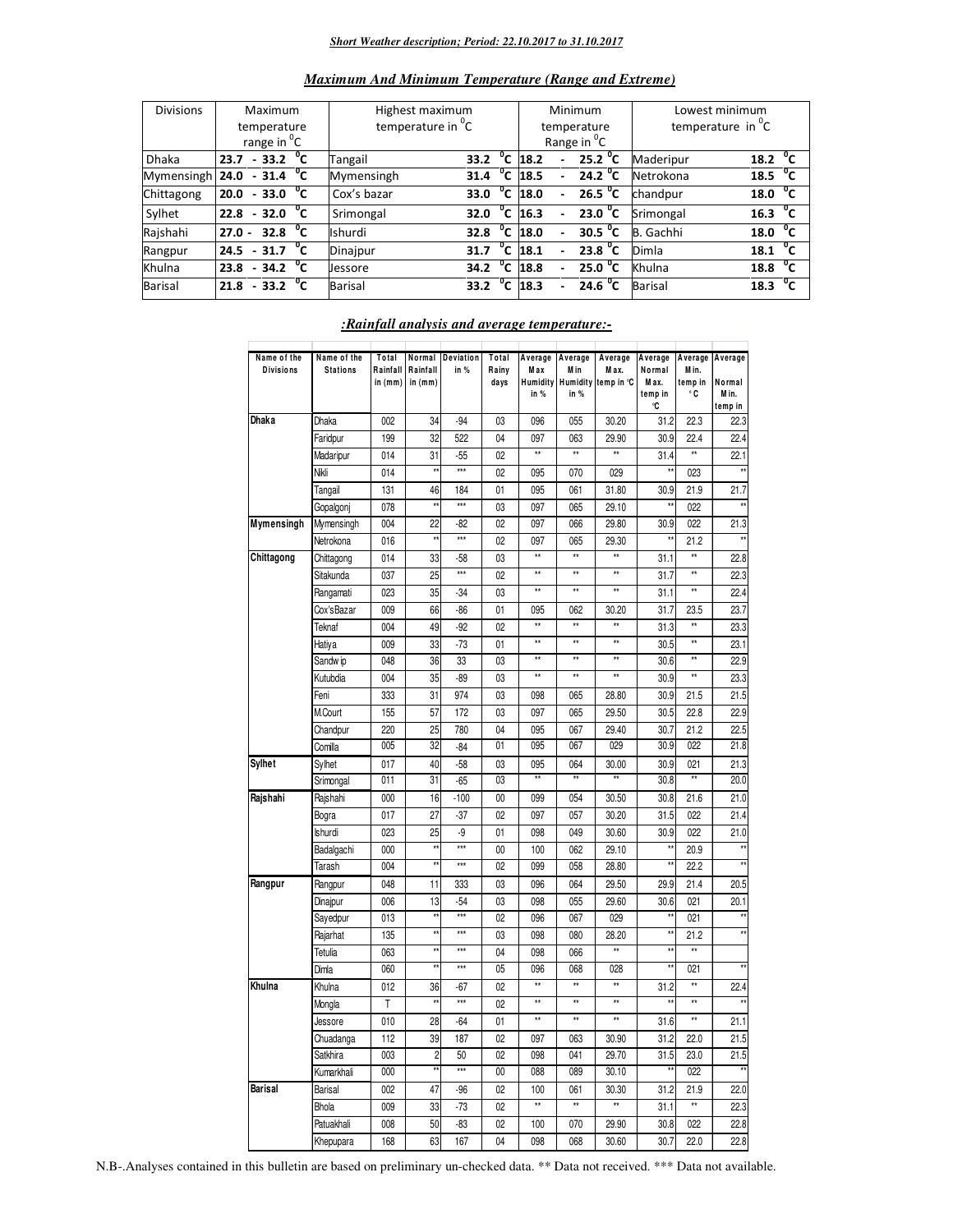

Spatial distribution of Rainfall. Period (22-10-2017 to 31-10-2017)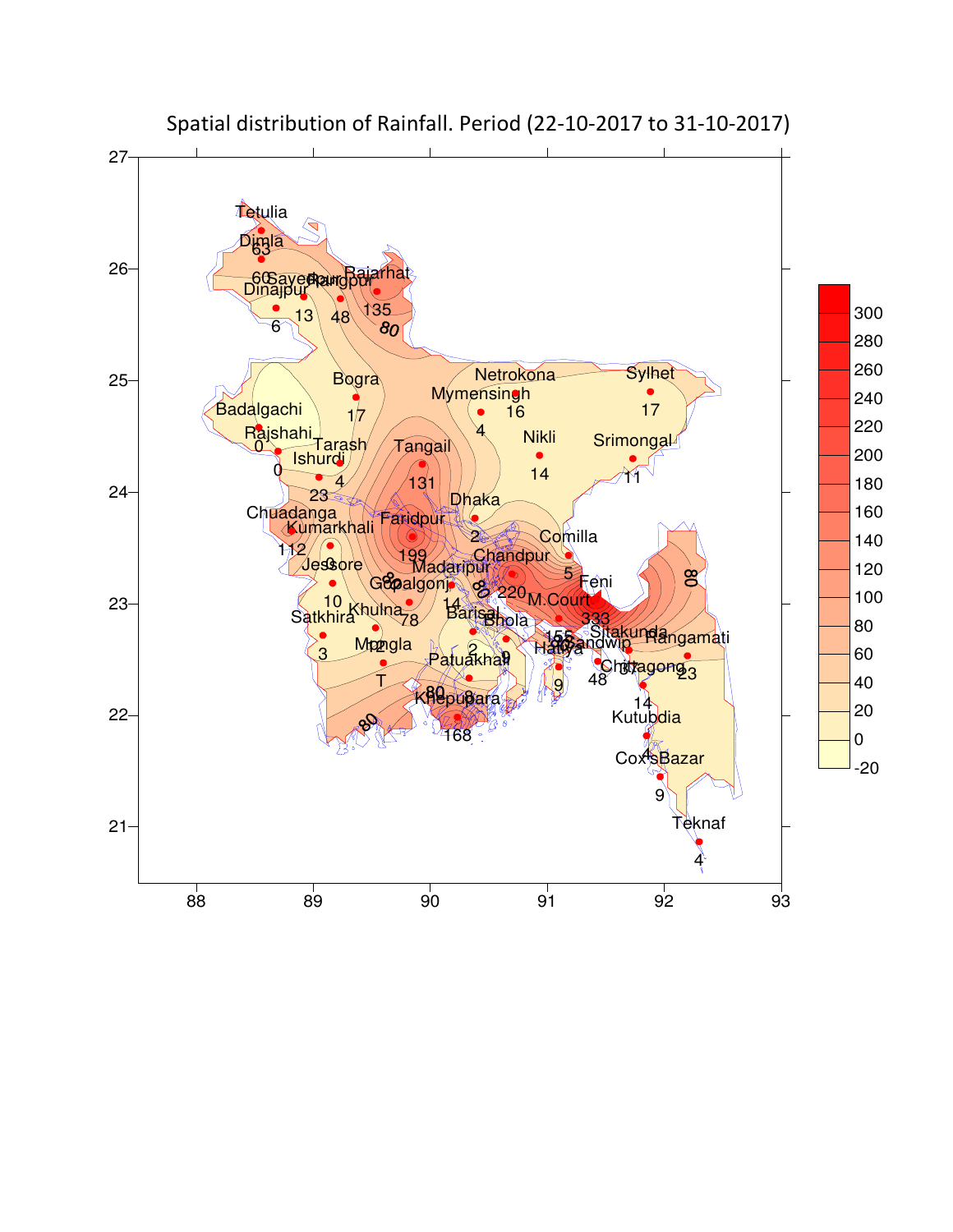



গণপ্রজাতন্ত্রী বাংলাদেশ সরকার বাংলাদেশ আবহাওয়া অধিদপ্তর কৃষি আবহাওয়া মহাশাখা আবহাওয়া ভবন, আগারগাঁও, ঢাকা-১২০৭।

 $4994 - 20.08.0000.000.033.39.8$ 

তারিখ: ০১-১১-২০১৭ খ্রিঃ





# প্ৰধান বৈশিষ্ট্য সমূহঃ-

গত সপ্তাহে দেশের দৈনিক উজ্জ্বল সূর্যকিরণ কালের গড় ৫.৬৫ ঘন্টা ছিল । গত সপ্তাহে দেশের দৈনিক বাষ্পীভবনের গড় ২.৮২ মিঃ মিঃ ছিল।

# আবহাওয়ার পূর্বাভাসঃ- ০১-১১-২০১৭ থেকে ০৭-১১-২০১৭ ইং পর্যন্ত।

এ সপ্তাহে দৈনিক উজ্জুল সূর্য কিরণ কাল ৫.০০থেকে ৬.০০ ঘন্টার মধ্যে থাকতে পারে । আগামী সপ্তাহের বাষ্পীভবনের দৈনিক গড় ৩.০০ মিঃ মিঃ থেকে ৪.০০ মিঃ মিঃ থাকতে পারে।

- মৌসুমী লঘুচাপ দক্ষিণ বঙ্গোপসাগরে অবস্থান করছে। এর বর্ধিতাংশ উত্তর-পূর্ব বঙ্গোপসাগর পর্যন্ত বিস্তৃত রয়েছে। বাংলাদেশের  $\bullet$ উত্তরাঞ্চল ও এর পার্শ্ববর্তী এলাকায় সমুদ্র পৃষ্ঠ হতে ৩.০ কিঃ মিঃ উচ্চতা পর্যন্ত ঘূর্নিবায়ু (cyclonic circulation) বিরাজ করছে।
- এ সময়ে ঢাকা, খুলনা, বরিশাল, সিলেট এবং চট্রগ্রাম বিভাগের দুই এক স্থানে হাল্কা (০৪-১০মিঃমিঃ) থেকে মাঝারী (১১-২২ মিঃমিঃ) ধরণের বৃষ্টি/বজ্রবৃষ্টি হতে পারে।
- রংপুর, ময়মননিংহ, রাজশাহী বিভাগের আবহাওয়া প্রধানতঃ শুষ্ক থাকতে পারে।
- এ সময়ে সারাদেশে দিন ও রাতের তাপমাত্রা প্রায় অপরিবর্তিত থাকতে পারে।

Ayesha

(মোসাম্মৎ আয়শা খাতুন) উপ-পরিচালক পরিচালকের পক্ষে ফোনঃ ৪৮১১০১২১(দপ্তর)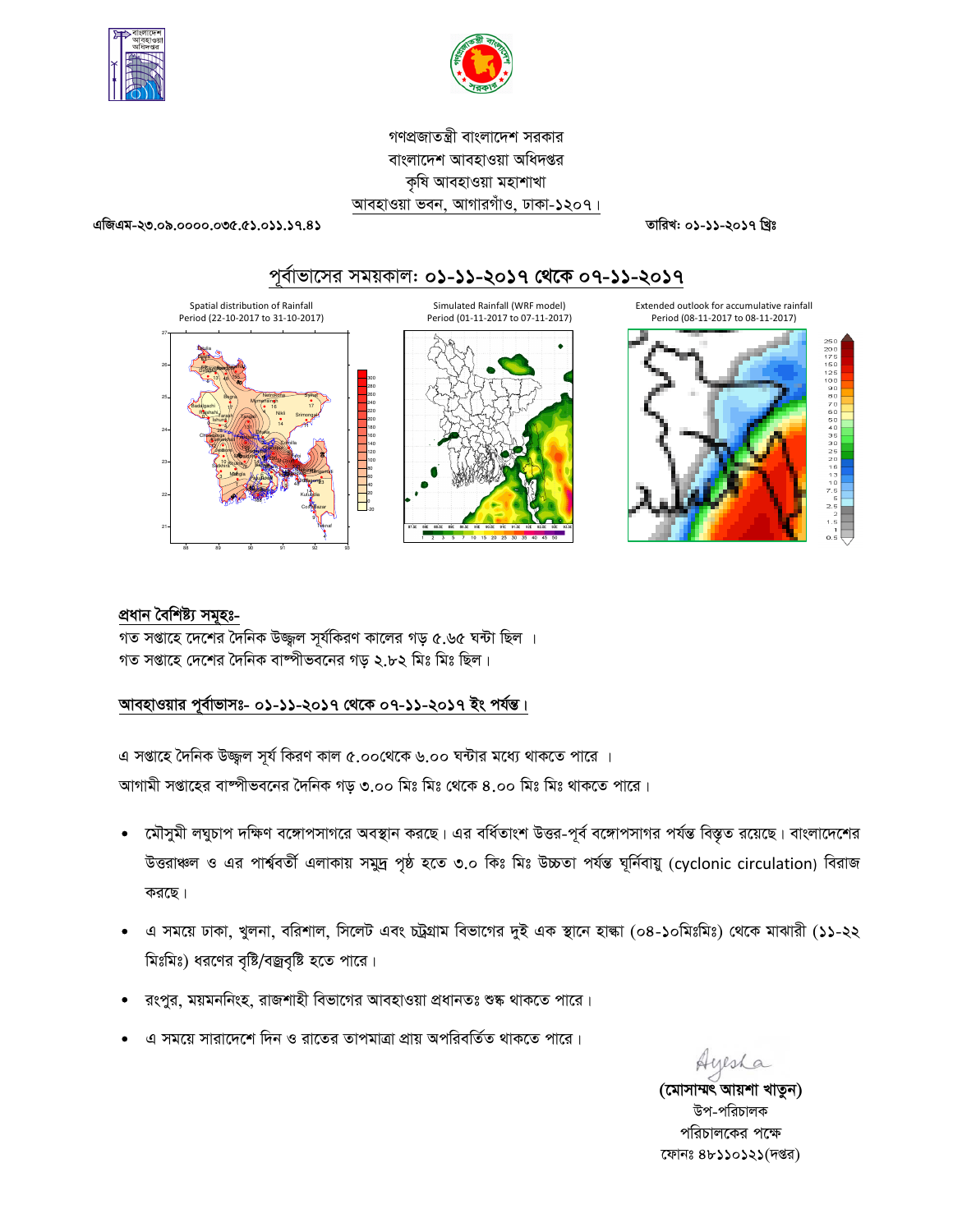#### সংক্ষিপ্ত আবহাওয়া বিবরণী, সময়: ২২.১০.২০১৭ থেকে ৩১.১০.২০১৭  $\overline{\phantom{a}}$

 $\overline{\phantom{a}}$ 

| বিভাগ     |          | সৰ্বোচ্ছ তাপমাত্ৰাৰ           | সৰ্বোচ্ছ ত্ৰাপমাত্ৰা | $7(9)$ 200 30 $7(9)$ 199<br>$^\circ$ সেঃ           | <i><b>9174191</b></i> | সর্বোনিম্ন তাপমাত্রার         |                |           | সর্বোনিম্ন তাপমাত্রা |                                                    |
|-----------|----------|-------------------------------|----------------------|----------------------------------------------------|-----------------------|-------------------------------|----------------|-----------|----------------------|----------------------------------------------------|
|           |          | <i>পরিসর <sup>৩</sup></i> সেঃ |                      |                                                    |                       | <i>পরিসর <sup>৩</sup></i> সেঃ |                |           | $^\circ$ সেঃ         |                                                    |
| ঢাকা      | ২৩.৭     | - ৩৩.২ ° সেঃ                  | টাঙ্গাইল             | ৩৩.২ ° সেঃ                                         | ১৮.২                  | - ২৫.২ $^{\circ}$ সেঃ         |                | মাদারীপুর |                      | $\delta x.$ ২ $\delta$ সেঃ                         |
| ময়মনসিংহ | 28.0     | - ৩১.৪ ° সেঃ                  | ময়মনসিংহ            | $0.36^\circ$ (H <sub>2</sub> ) $0.8^\circ$         |                       | - ২৪.২ ° সেঃ                  |                | নেত্ৰকোনা |                      | $SP^{\circ}$ $\mathcal{M}$                         |
| চট্টগ্ৰাম | ২০.০     | $^{\circ}$ মেঃ<br>- ৩৩.০      | কক্সবাজার            | $\circ$ .৩° সেঃ ১৮.০                               |                       | - ২৬.৫                        | $^{\circ}$ সেঃ | চাঁদপুর   |                      | $~3b$ .0 $~\circ$ (H <sup>2</sup>                  |
| সিলেট     | ২২.৮     | $^{\circ}$ সেঃ<br>- ৩২.০      | শ্ৰীমঙ্গল            | $0.92$ $^{\circ}$ $\sqrt{3}$ $^{\circ}$ $\sqrt{2}$ |                       | - ২৩.০                        | $\degree$ CF)  | শ্ৰীমঙ্গল |                      | $\mathcal{S} \mathbb{R}^{\circ}$ ৩.৬ $\mathcal{C}$ |
| রাজশাহী   | $29.0 -$ | ৩২.৮ ° সেঃ                    | ঈশ্বরদী              | <b>৩২.৮</b> ° (সঃ ১৮.০                             |                       | - ৩০.৫                        | ੰ (ਸ $\degree$ | বদলগাছি   |                      | $~3b$ .০ $~\circ$ (সঃ                              |
| রংপর      | ২৪.৫     | - ৩১.৭ °সেঃ                   | দিনাজপুর             | ৩১.৭ ° সেঃ                                         | ১৮.১                  | - ২৩.৮                        | $\degree$ CF)  | ডিমলা     |                      | $~3b.3~^\circ$ (F):                                |
| খুলনা     | ২৩.৮     | - ৩৪.২ ° সেঃ                  | যশোর                 | $3.8^\circ$ (সঃ ১৮.৮                               |                       | - ২৫.০                        | $^{\circ}$ সেঃ | খুলনা     |                      | $3b \cdot b$ $\circ$ $(7)$                         |
| বরিশাল    | ২১.৮     | - ৩৩.২ ° সেঃ                  | বরিশাল               | $\circ$ . ব $\zeta$ ঃ $\mathbb{F}$ ) $\sim$ .      |                       | -২৪.৬                         | $\degree$ CF)  | বরিশাল    |                      | $3b.0$ $^{\circ}$ (সেঃ                             |

# বৃষ্টিপাত বিশ্লেষন এবং স্বাভাবিক তাপমাত্রা: -

| বিভাগের নাম | ষ্টেশনের নাম | মোট<br>বৃষ্টিশাত<br>(মিঃমিঃ) | ষাভাবিক<br>বৃষ্টিপাত<br>(মিঃমিঃ) | বিছ্যুতি      | মোট<br>বৃষ্টিপাতের<br>দিন | সৰ্বোচ্ছ<br>গড আদ্ৰতা<br>( %) | সৰ্বোনিম্ন<br>আগতা<br>( %) | গড সৰ্বোচ্ছ<br>তাপমাত্রা<br>(ডিগ্ৰী সেঃ) | গড<br>ম্বভাবিক<br>তাপমাত্রা<br>(ডিগ্ৰী সেঃ) | সৰ্বোনিম্ন<br>গড<br>তাপমাত্রা<br>( %) | সৰ্বোনিম্ন<br>ষাভাবিক<br>গড<br>তাপমাত্রা |
|-------------|--------------|------------------------------|----------------------------------|---------------|---------------------------|-------------------------------|----------------------------|------------------------------------------|---------------------------------------------|---------------------------------------|------------------------------------------|
|             |              |                              |                                  |               |                           |                               |                            |                                          |                                             |                                       | ( %)                                     |
| जग          | ঢাকা         | ००२                          | 08                               | -58           | 00                        | ০৯৬                           | 990                        | ৩০.২০                                    | 0.32                                        | 550                                   | २२.७                                     |
|             | ফরিদপুর      | ১৯৯                          | ৩২                               | ৫২২           | 08                        | ०৯१                           | 060                        | ২৯.৯০                                    | 00.5                                        | <b>২২.8</b>                           | २२.8                                     |
|             | মাদারীপুর    | 058                          | ಉ                                | -00           | ०२                        | **                            | **                         | **                                       | 0.8                                         | $\ast\ast$                            | 95.,                                     |
|             | নিকলী        | 058                          | **                               | ***           | ०२                        | ०५१                           | oqo                        | ०३৯                                      | **                                          | ০২৩                                   | $**$                                     |
|             | টাঙ্গাইল     | 505                          | 85                               | $\frac{1}{8}$ | ٥,                        | ०५१                           | ০৬১                        | 05.00                                    | ৩০.৯                                        | 579                                   | ২১.৭                                     |
|             | গোপালগজ্ঞ    | ०१৮                          | **                               | ***           | 00                        | ०৯१                           | ০৬৫                        | ২৯.১০                                    | **                                          | ०२२                                   | $**$                                     |
| ময়মনসিংহ   | ময়মনসিংহ    | 008                          | સ્ર                              | -65           | ०२                        | ०৯१                           | ০৬৬                        | ২৯.৮০                                    | 00.5                                        | ०२२                                   | 376                                      |
|             | নেত্ৰকোনা    | 059                          | **                               | ***           | ०२                        | ०৯१                           | ove                        | ২৯.৩০                                    | **                                          | ২১.২                                  | **                                       |
| চউগ্ৰাম     | চৰ্টগ্ৰাম    | 058                          | v                                | -64           | OU                        | **                            | **                         | **                                       | 05.5                                        | **                                    | ২২.৮                                     |
|             | সীতাকুন্ড    | 009                          | ২৫                               | ***           | ०२                        | **                            | **                         | **                                       | 0.9                                         | $\ast\ast$                            | २२.७                                     |
|             | রাঙ্গামাটি   | ০২৩                          | VĆ                               | -08           | OU                        | **                            | **                         | **                                       | 05.5                                        | $\ast\ast$                            | २२.8                                     |
|             | কক্সবাজার    | ००৯                          | yy                               | -৮৬           | ٥,                        | ०५१                           | ০৬২                        | ৩০.২০                                    | 0).۹                                        | ২৩.৫                                  | ২৩.৭                                     |
|             | টেকনাফ       | 008                          | 85                               | -95           | ०२                        | **                            | **                         | **                                       | 0.0                                         | $\ast\ast$                            | ২৩.৩                                     |
|             | যাতমা        | ००৯                          | v                                | -90           | ٥,                        | **                            | **                         | **                                       | ৩০.৫                                        | $\ast\ast$                            | 30.2                                     |
|             | সন্দ্বীপ     | 087                          | ৩৬                               | VV            | OU                        | **                            | **                         | **                                       | ಲಿಂ.೬                                       | $\ast\ast$                            | 559                                      |
|             | কুত্বদীয়া   | 008                          | OĆ                               | -10           | OU                        | **                            | **                         | **                                       | ৩০.৯                                        | $\ast\ast$                            | ২৩.৩                                     |
|             | ফেনী         | 000                          | ৩১                               | 598           | OU                        | odb                           | ০৬৫                        | ২৮.৮০                                    | 00.5                                        | ২১.৫                                  | 576                                      |
|             | মাইজদী কোর্ট | 200                          | ¢٩                               | ১৭২           | OU                        | ०৯१                           | ove                        | ২৯.৫০                                    | Oo.C                                        | ২২.৮                                  | 559                                      |
|             | চাঁদপুর      | २२०                          | ২৫                               | 9bo           | 08                        | ०५१                           | ०७१                        | ২৯.৪০                                    | 00.9                                        | ২১.২                                  | २२.०                                     |
|             | কুমিল্লা     | ००৫                          | ৩২                               | $-b8$         | ٥,                        | ०५१                           | ०७१                        | ০২৯                                      | 00.5                                        | ०२२                                   | 52P                                      |
| সিলেট       | पि(लर्ट      | ०১१                          | 80                               | -64           | OU                        | ०५१                           | 048                        | 00.00                                    | 00.5                                        | ०३১                                   | ২১৩                                      |
|             | শ্ৰীমঙ্গল    | دده                          | ৩১                               | -W            | 00                        | $**$                          | **                         | **                                       | 00.5                                        | **                                    | २०.०                                     |
| রাজশাহী     | রাজশাহী      | 000                          | ১৬                               | -200          | 00                        | ০৯৯                           | 008                        | 00.00                                    | 00.b                                        | ২১.৬                                  | 500                                      |
|             | বগুড়া       | ०১१                          | २१                               | -৩৭           | ०२                        | ०৯१                           | ०৫१                        | ৩০.২০                                    | 0.6                                         | ०२२                                   | 3.8                                      |
|             | ঈশ্বরদী      | ০২৩                          | ২৫                               | -5            | ٥,                        | odb                           | ०8৯                        | ৩০.৬০                                    | 00.5                                        | ०२२                                   | 570                                      |
|             | বদলগাদী      | 000                          | **                               | ***           | 00                        | 200                           | ০৬২                        | ২৯.১০                                    | **                                          | ২০.৯                                  | **                                       |
|             | তাডাশ        | 008                          | **                               | ***           | ०२                        | ০৯৯                           | oQp                        | ২৮.৮০                                    | **                                          | ૨૨.૨                                  | **                                       |
| রংপুর       | রংপুর        | 087                          | ړړ                               | 000           | 00                        | ০৯৬                           | 048                        | ২৯.৫০                                    | ২৯.৯                                        | ২১.৪                                  | ২০.৫                                     |
|             | দিনাজপুর     | ০০৬                          | ১৩                               | -08           | OU                        | odb                           | 990                        | ২৯.৬০                                    | 00.6                                        | ०३১                                   | ২০.১                                     |
|             | সৈয়দপুর     | ০১৩                          | **                               | ***           | ०२                        | ০৯৬                           | ०७१                        | ০২৯                                      | **                                          | ०३১                                   | **                                       |
|             | রাজারহাট     | ১৩৫                          | **                               | ***           | OU                        | odb                           | opo                        | ২৮.২০                                    | **                                          | ২১.২                                  | **                                       |
|             | ভেতুঁলিয়া   | owo                          | **                               | ***           | 08                        | odb                           | ০৬৬                        | **                                       | **                                          | **                                    |                                          |
|             | जिमना        | ০৬০                          | **                               | ***           | o¢                        | ০৯৬                           | oUr                        | ০২৮                                      | **                                          | ०३১                                   | **                                       |
| शूनना       | যুণণ।        | ०५२                          | ৩৬                               | -159          | ০২                        | **                            | **                         | **                                       | 05.5                                        | **                                    | રર.8                                     |
|             | মংলা         | Q3                           | **                               | ***           | ०२                        | **                            | **                         | **                                       | **                                          | **                                    | **                                       |
|             | যশোর         | 070                          | ২৮                               | -68           | ο১                        | **                            | **                         | **                                       | 0.6                                         | **                                    | 577                                      |
|             | प्राणामा     | 775                          | ৩৯                               | ১৮৭           | ০২                        | ०৯१                           | 090                        | ৩০.৯০                                    | 0.3                                         | २२.०                                  | 376                                      |
|             | সাতক্ষীরা    | ೲ                            | ২                                | Q0            | ०२                        | ০৯৮                           | 08)                        | ২৯.৭০                                    | 0.6                                         | ২৩.০                                  | 376                                      |
|             | কুমারথালী    | 000                          | **                               | ***           | 00                        | opp                           | obb                        | ৩০.১০                                    | **                                          | ०२२                                   | $\ast\ast$                               |
| বরিশাল      | বারশাল       | ००२                          | 89                               | -৯৬           | ০২                        | 200                           | ০৬১                        | ৩০.৩০                                    | 0.3                                         | 579                                   | २२.०                                     |
|             | (ভালা        | ००৯                          | VV                               | -90           | ০২                        | **                            | **                         | **                                       | 05.5                                        | **                                    | २२.७                                     |
|             | পটুয়াথালী   | oop                          | QO                               | -60           | ০২                        | 200                           | 090                        | ২৯.৯০                                    | 90.b                                        | ०२२                                   | ২২.৮                                     |
|             | থেপুপাড়া    | <b>YAP</b>                   | w                                | ১৬৭           | 08                        | odb                           | oUr                        | ৩০.৬০                                    | 00.9                                        | ২২.০                                  | ২২.৮                                     |

N.B.Analyses contained in this bulletin are based on preliminary un-checked data. \*\* Data not received. \*\*\* Data not available.